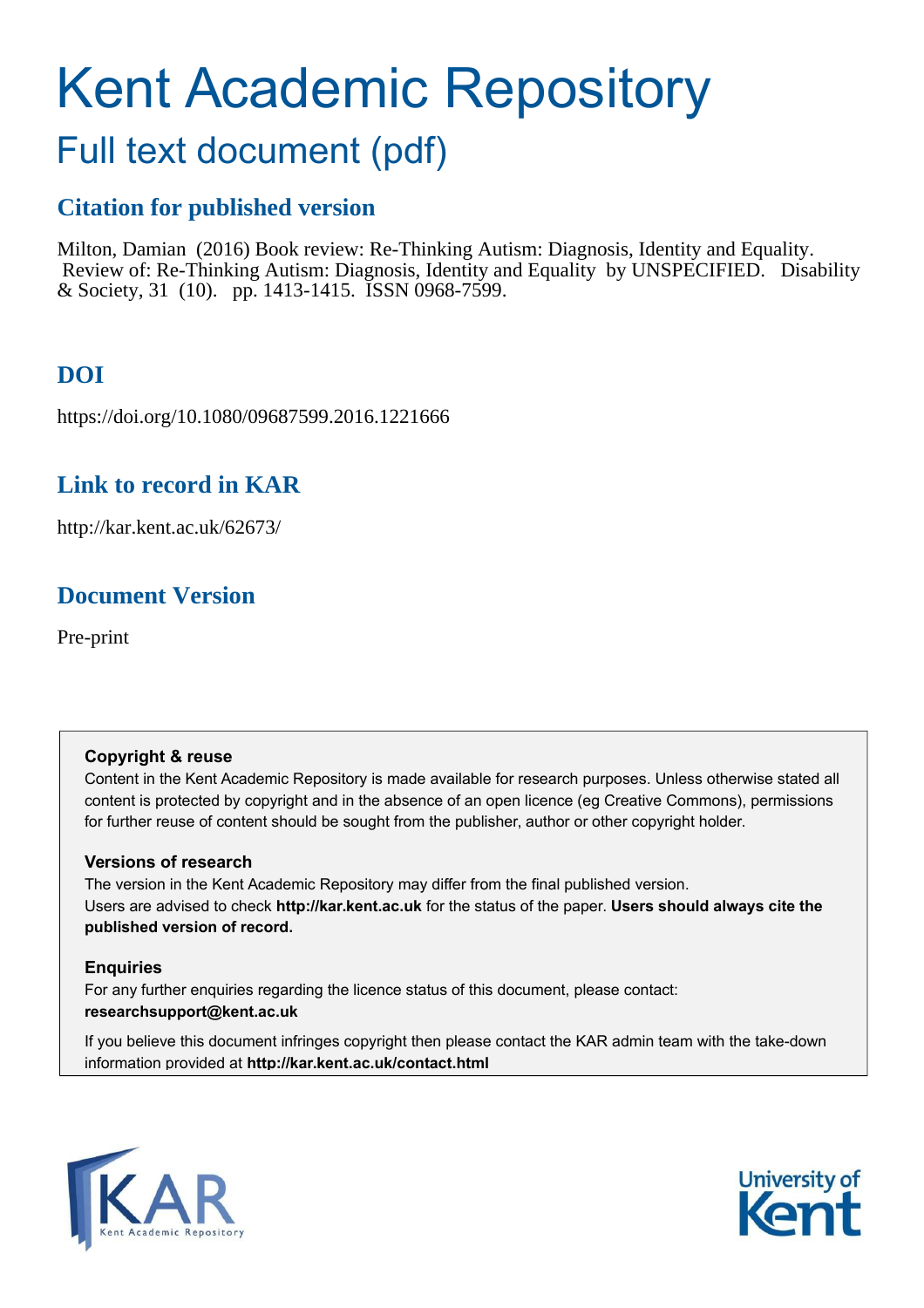

## **Disability & Society**



**ISSN: 0968-7599 (Print) 1360-0508 (Online) Journal homepage:<http://www.tandfonline.com/loi/cdso20>**

## **Re-thinking autism: diagnosis, identity and equality**

#### **Damian Milton**

**To cite this article:** Damian Milton (2016) Re-thinking autism: diagnosis, identity and equality, Disability & Society, 31:10, 1413-1415, DOI: [10.1080/09687599.2016.1221666](http://www.tandfonline.com/action/showCitFormats?doi=10.1080/09687599.2016.1221666)

**To link to this article:** <http://dx.doi.org/10.1080/09687599.2016.1221666>



<span id="page-1-1"></span>Published online: 03 Sep 2016.

<span id="page-1-0"></span>

 $\overrightarrow{S}$  [Submit your article to this journal](http://www.tandfonline.com/action/authorSubmission?journalCode=cdso20&show=instructions)  $\overrightarrow{S}$ 





<span id="page-1-2"></span>[View related articles](http://www.tandfonline.com/doi/mlt/10.1080/09687599.2016.1221666)  $\mathbb{Z}$ 



<span id="page-1-3"></span>[View Crossmark data](http://crossmark.crossref.org/dialog/?doi=10.1080/09687599.2016.1221666&domain=pdf&date_stamp=2016-09-03)

Full Terms & Conditions of access and use can be found at <http://www.tandfonline.com/action/journalInformation?journalCode=cdso20>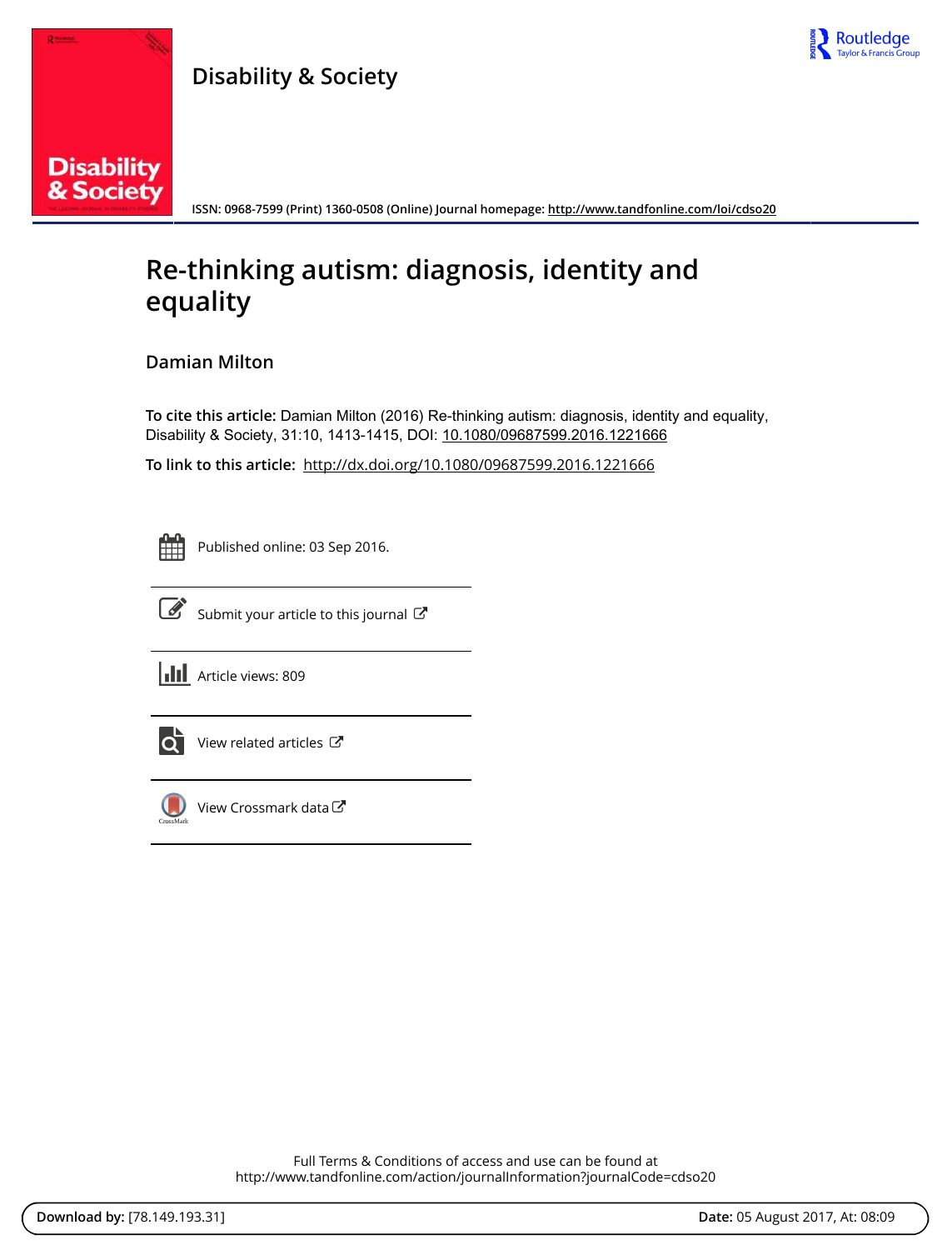the disability sector in India, which perhaps has not had the resources to think these questions through to their end; as such it cannot be addressed by one thinker alone.

Naturally, in a work of such scope that raises so many issues in a detailed way, there are some further quibbles. Some of these would have been fixed by more thorough editing, because there are typographical errors in this edition. Also, in some places the volume of information the author deals with ends up in verbosity, multi-page paragraphs, and a difficulty in following the argument. This book is intended for a wide audience, but unfortunately the density of its prose may limit its appeal.

<span id="page-2-12"></span>This book richly deserves this appeal, for readers in many diferent places. Rethinking Disability in India is a resource, inspiration and challenge to those interested in disability, identity politics and policy, gender and/or South Asia.

> <span id="page-2-15"></span><span id="page-2-13"></span><span id="page-2-11"></span><span id="page-2-10"></span><span id="page-2-9"></span><span id="page-2-8"></span><span id="page-2-7"></span><span id="page-2-6"></span>Peter Fremlin Independent Consultant **Q** [peter@desibility.org](mailto: peter@desibility.org)

© 2016 Peter Fremlin <http://dx.doi.org/10.1080/09687599.2016.1221665>

#### **Re-thinking autism: diagnosis, identity and equality**, edited by Katherine

Runswick-Cole, Rebecca Mallet and Sami Timimi, London, Jessica Kingsley Publishers, 2016, 336 pp., £18.99 (paperback), ISBN 978-1-78-450027-6

<span id="page-2-14"></span>Re-Thinking Autism: Diagnosis, Identity and Equality seeks to contribute to the growing field of critical autism studies and, according to one commentator quoted on the back cover, inaugurates this area of study – a bold and yet inaccurate statement, given previous texts and events that have sought to explore this area (for example, Arnold 2012; Davidson and Orsini [2013;](#page-2-0) Greenstein [2014](#page-2-1)).

In contrast to the opening lines of the introduction, this book is not the first such edited collection of its kind (see Davidson and Orsini [2013](#page-2-0)), and neither was the field of critical autism studies previously non-existent. In the introduction to the collection, Runswick-Cole, Mallet, and Timimi frame critical autism studies in terms of attempting to answer two narrowly defined questions: firstly, whether a diagnosis of autism is scientifically valid; and secondly, whether a diagnosis is useful in the lives of those so labelled (the basic premise of the book being that a diagnosis of autism is neither). They then misrepresent both the biomedical model and the views of many neurodivergent activists, suggesting the latter follow a so-called 'difference model', organising around 'biological citizenship', following Hughes [\(2009\)](#page-2-2). Runswick-Cole, Mallet, and Timimi state that the collection seeks to unsettle both of these models and their 'pseudo-scientific' claims, before echoing Timimi, Gardner, and McCabe ([2011](#page-3-0)) in suggesting that clinical practice should move away from diagnosis as a starting position for service provision. These would perhaps be noble aims, if they were accurate depictions of the accounts of biomedical models of autism and of the neurodiversity movement; however, both areas contain a myriad of different ideologies, the latter including scholars who have been working in the field of critical autism studies.

<span id="page-2-5"></span><span id="page-2-4"></span><span id="page-2-3"></span><span id="page-2-2"></span><span id="page-2-1"></span><span id="page-2-0"></span>The collection includes a number of chapters attempting to deconstruct and dispute dominant models of autism, or framing autism as a disabling and unhelpful label. It is a shame that the various authors did not look in any depth at how those identifying with the neurodiversity paradigm or autistic culture have disputed dominant models of autism, nor at work that has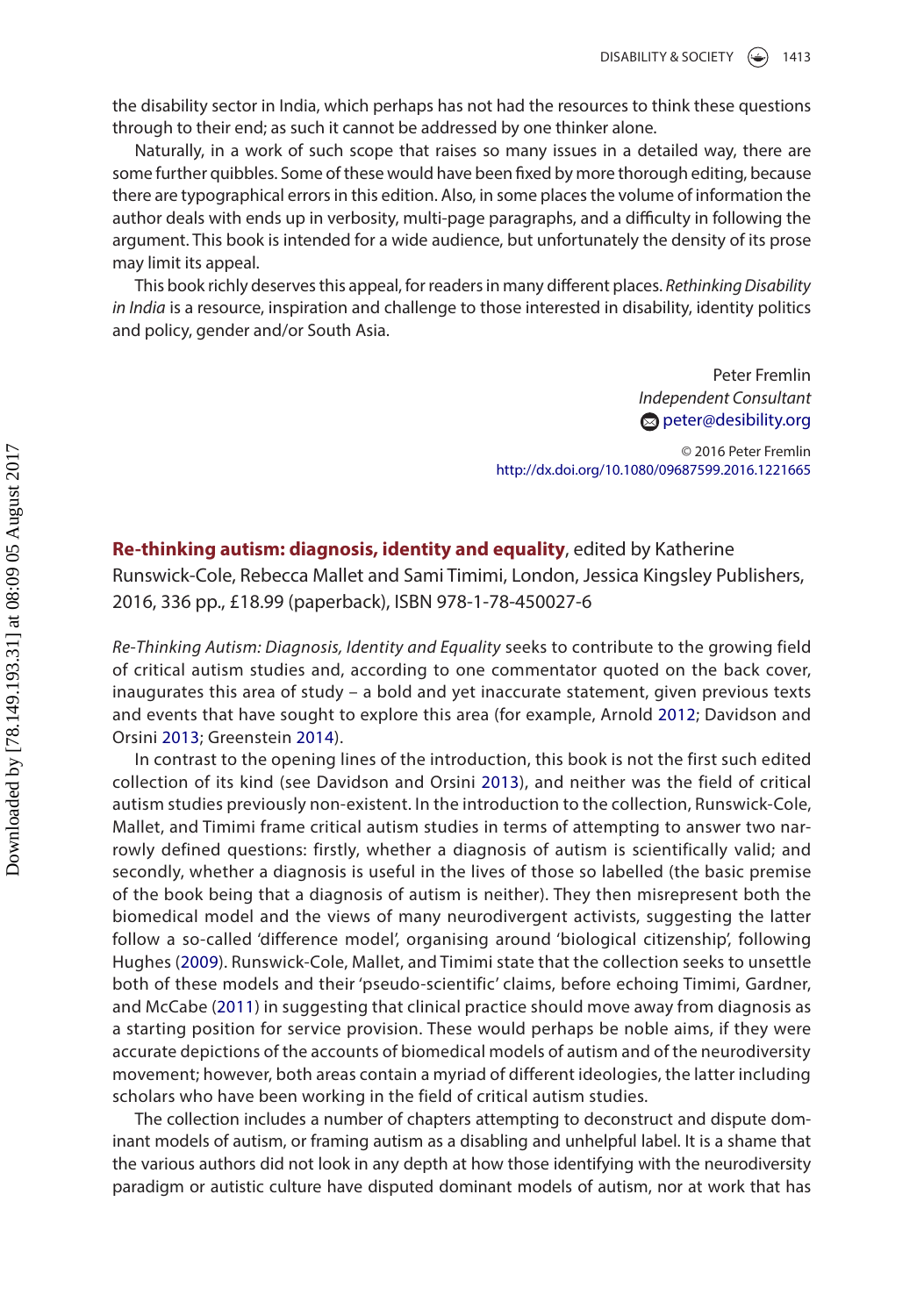<span id="page-3-4"></span><span id="page-3-2"></span>looked into the phenomenological accounts of people post diagnosis, which often indicate a wide variety of responses (Bracher 2013).

<span id="page-3-6"></span><span id="page-3-5"></span><span id="page-3-3"></span>The ignoring of autistic voices is also pertinent when looking at particular issues, such as in the chapters that look to critique the 'Theory of Mind' hypothesis of autism. Other than a brief mention in the chapter by McGuire to the work of Yergeau ([2013](#page-3-1)), these accounts did not reference relevant texts such as Milton ([2012](#page-3-2), [2014\)](#page-3-3) and Chown ([2014](#page-2-3)). Similarly, when Simon talks of alternatives to seeing 'special interests' as a symptom of disorder, it is a shame that she did not engage with the work of Mike Lesser, Dinah Murray and wenn Lawson (Lawson [2008,](#page-2-4) [2010](#page-3-4); Murray [1992;](#page-3-5) Murray, Lesser, and Lawson [2005\)](#page-3-6), or that there may be an issue with calling such interests 'special'. The chapter by McGuire along with that of Hodge are perhaps the most respectful and interesting of the collection, but these can be contrasted by others which misconstrue the arguments being presented:

<span id="page-3-7"></span><span id="page-3-1"></span><span id="page-3-0"></span>Neurodiversity relies on the discourses of medical pathology … this diference, while not disordered, is real and biologically based. Both social model theory and the neurodiversity movement fail to trouble the construction of autism as a coherent, biomedical category, a diagnosable condition, a reality, a brute fact. And that for me is where their limitations lie. (24)

A number of chapter authors within the collection seem to be under the impression that a diagnosis of autism is meant to be scientiically valid as a natural kind, rather than a clinical diagnostic signposting category based on behavioural observations and misconstrued as reified fact by professionals. whilst there are many scientists searching for an autism biomarker 'Holy Grail', there are also many commentators from a number of fields who would suggest that one is unlikely ever to find such a simplistic explanation of what autism 'is' at a biological level. Whilst one cannot say that there are consistent biomarkers for autism as compared with those who are not autistic, saying there is no explanatory value to the concept is, at the very least, debatable. This collection is a rather disappointing continuation of past mistakes (Jaarsma and welin [2012](#page-2-5); Runswick-Cole [2014;](#page-3-7) Timimi, Gardner, and McCabe [2011](#page-3-0)), such as the exclusion of critical theorists who identify or who have been identified as autistic, and the simplistic mischaracterisation of the neurodiversity paradigm (in all its variations).

In future, if such collections are to be published, it would be preferable to include leading autistic scholars working in this field. It may also be opportune to invite a conversation with those whose views one opposes from a biomedical perspective as well. For the field of autism studies as a whole to move forward, perhaps it is critical interdisciplinary theorising and practice – as championed by projects begun by autistic people such as the Autonomy journal (Arnold 2012), the Theorising Autism Project (Greenstein [2014\)](#page-2-1) and the Participatory Autism Research Collective (PARC) – that are most needed?

#### **References**

- Arnold, L. 2012. "Introduction." Autonomy: The Journal of Critical Interdisciplinary Autism Studies 1(1), [online]. Accessed May 22, 2016.<http://www.larry-arnold.net/Autonomy/index.php/autonomy/article/view/ED1/html>.
- Bracher, M. 2013. Living with a Diagnosis Formation of Pre-Diagnostic Identity in the Lives of as People Diagnosed in Adulthood [doctoral thesis]. Southampton: University of Southampton.
- Chown, N. [2014.](#page-2-6) "More on the Ontological Status of Autism and the Double Empathy Problem." Disability and Society 29 (10): 1672–1676.
- Davidson, J., and M. Orsini, eds. [2013](#page-1-0). Worlds of Autism. Minnesota: University of Minnesota.
- Greenstein, A. [2014](#page-1-1). "Theorising Autism Project Engaging Autistic People in the Research Process. Review of a Seminar Day at the Institute of Education." Autonomy, the Critical Journal of Interdisciplinary Autism Studies 1(3), [online]. Accessed May 22, 2016. [http://www.larry-arnold.net/Autonomy/index.php/autonomy/article/view/RE4.](http://www.larry-arnold.net/Autonomy/index.php/autonomy/article/view/RE4)
- Hughes, B. [2009.](#page-1-2) "Disability Activism: Social Model Stalwarts and Biological Citizens." Disability and Society 24 (6): 677–688.
- Jaarsma, P., and S. welin. [2012](#page-2-7). "Autism as a Natural variation: Relections on the Claims of the Neurodiversity Movement." Health Care Analysis 20 (1): 20–30.

Lawson, W. [2008.](#page-2-8) Concepts of Normality: The Autistic and Typical Spectrum. London: Jessica Kingsley.